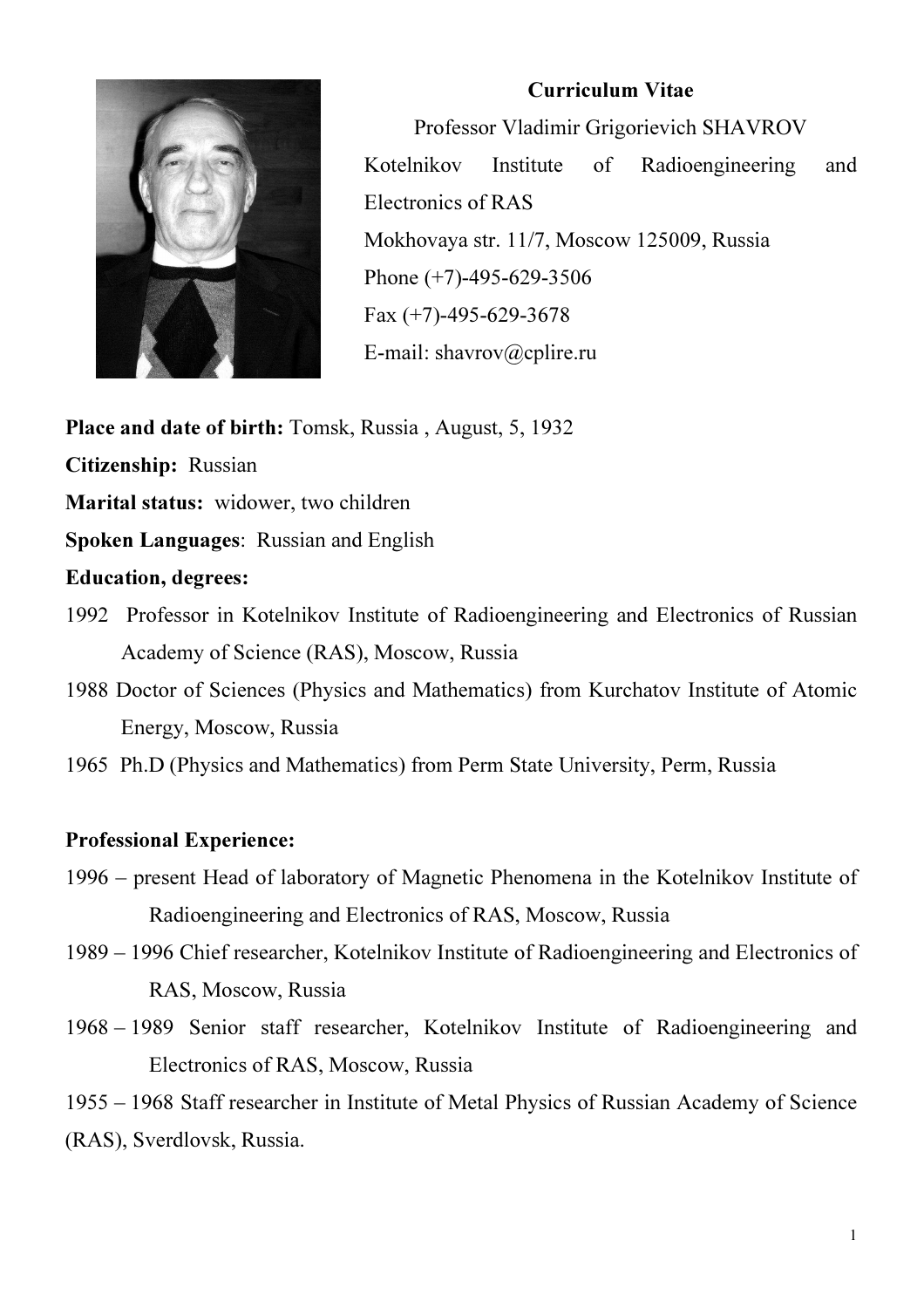#### Awards:

1) State Award of Ukraine for the cycle of works on magneto-acoustical effects, 1986.

- 2) State Research Grants 1994, 1997, 2000.
- 3) Medal "In Memory of 850th Anniversary of Moscow", 1997.
- 4) Award MAIK-Nauka Publishing for the best work to the year, 1998.

5) Letter of Gratitude from the Presidium of Russian Academy of Sciences, 1999, № 10105250

#### Membership in professional societies:

1990 – Member of Scientific Council on Magnetism of Russian Academy of Science RAS

1999 – Member of Scientific Council on Acoustics of Russian Academy of Science RAS

2012 – Member of IEEE Magnetic Society

## Research interests and main results:

The research interests of V.G. Shavrov are related with the theory of solid state, theory of magnetic phenomena, acoustics, magneto-acoustics, phase transition theory and applications.

Among the main results are the following:

prediction of a number of galvano- and thermomagnetic effects due to the existence of antiferromagnetic ordering axis,

− development of the theory of magnetoelastic oscillations in magnets in the region of spin reorientation,

prediction of new types of surface magnetoacoustic waves due to piezomagnetic effect,

prediction of a new type of domain structure induced by sound waves (confirmed in experiment),

development of a theory of mutual transformation of electromagnetic and ultrasound waves,

− prediction of colossal increase of magnetic permeability and corresponding decrease of electromagnetic wave propagation velocity in the region of spin reorientation,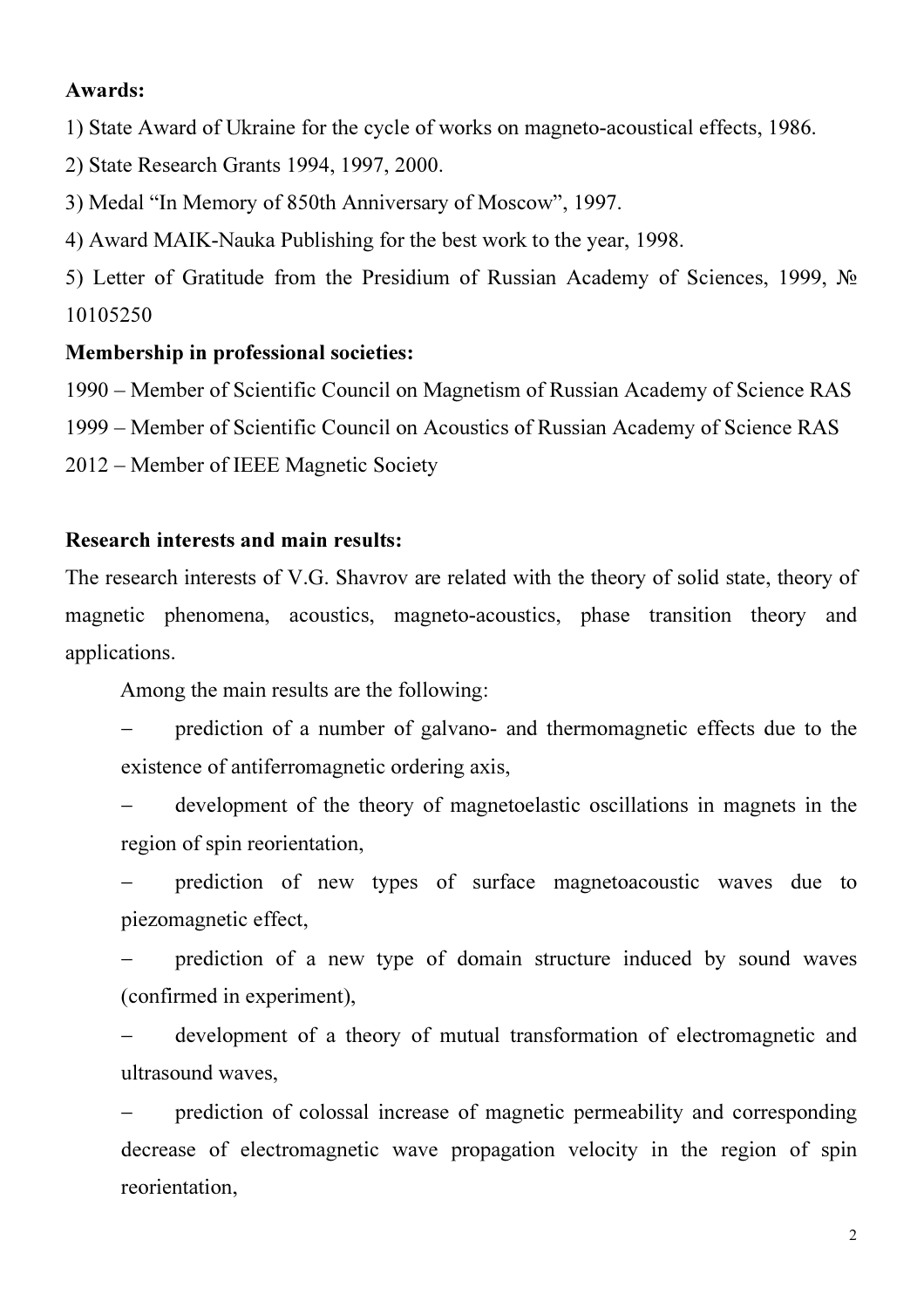development of a theory of coupled phase transitions in magnets with structural instability,

finding of the effect of drastic changes of Heusler alloy properties due to nanostructuring by severe plastic deformation.

development of new aspects of magnetically controlled phase transitions important for functional materials useful in sensor and actuator applications for nano- and microelectromechanical systems

Supervised completed postgraduate theses  $-12$ , consulting doctor of sciences dissertations – 9, all in Physics and mathematics, on problems of functional magnetic materials, phase transitions, magnetoacoustic effects.

## Publications(physics and mathematics)

The general characterization of publication activity of V.G. Shavrov is illustrated by the following graphs of published items and citation report compiled from the ISI Web of Science database.

#### Web of Science<sup>®</sup>



Listed below are reviews published in prestigious  $Phvisics-Uspekhi^*$  – English translation of Russian journal on advances in physical sciences. Journal 5-year impactfactor  $= 2.481$ .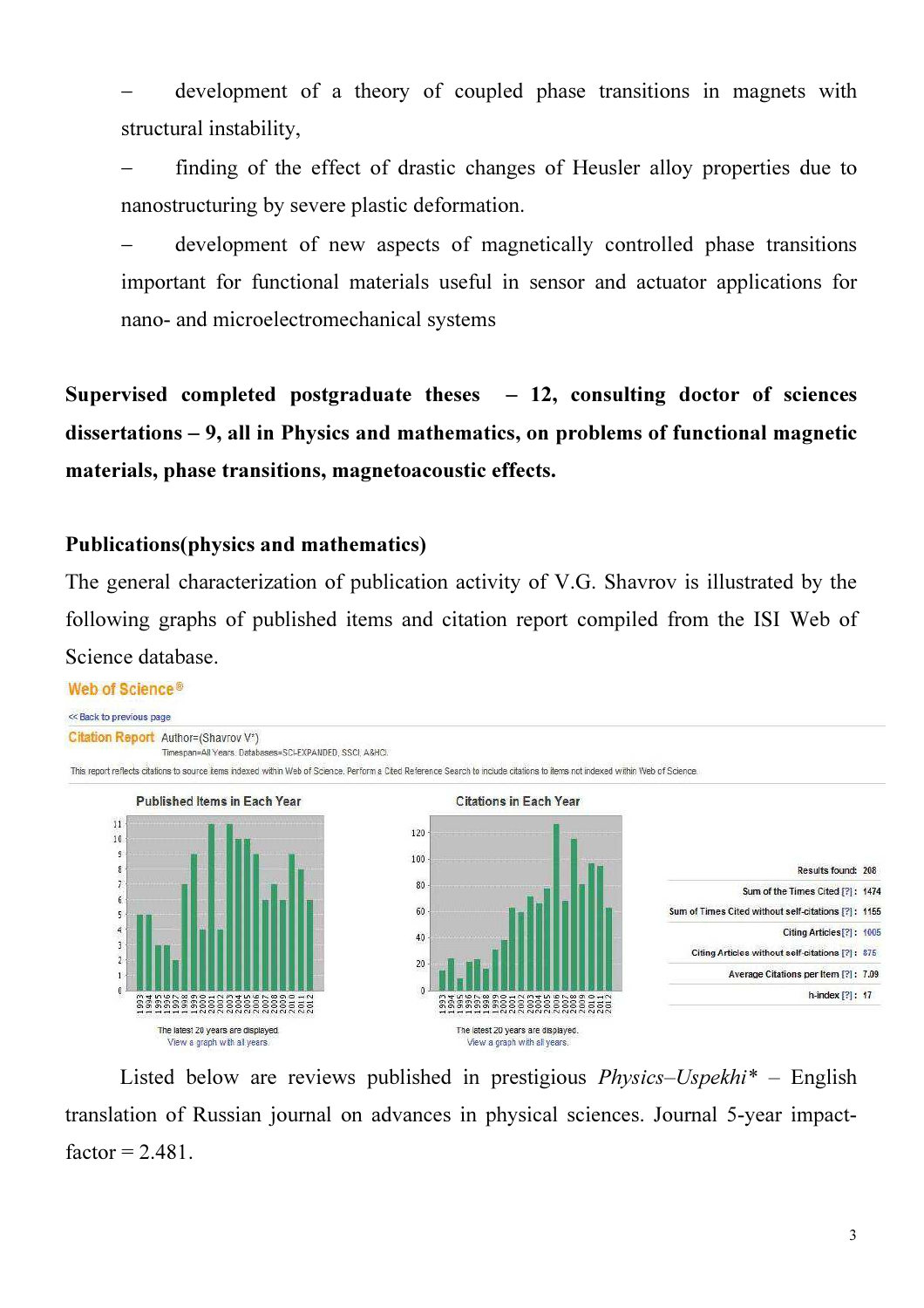#### Review papers and monograph

1. V.G. Shavrov (in Russian) Dynamical and Kinetical Properties of Magnetics. Moscow, Nauka, 1986.

2. E.A. Turov, V.G. Shavrov. Disturbed symmetry and magnetoacoustic effects in ferro and antiferromagnetics. Physics – Uspekhi\* 140 (1983) pp.429-462.

3. A.S. Borovik-Romanov, E.G. Rudashevskii, E.A. Turov, V.G. Shavrov. Magnetoelastic effects of broken symmetry and soft modes near magnetic phase transitions. Physics – Uspekhi $*$  143 (1984) pp. 674-676.

4. V.D. Buchelnikov, V.G. Shavrov. Attenuation of magnetoelastic waves in magnetic in the region of reorientation phase transitions. Phys. Met. Metall. 68 (1989) pp. 421-444.

5. V.D. Buchelnikov, N.K. Danshin, L.T. Tsymbal, V.G. Shavrov. Magnetoacoustics of rare earth orthoferrites. Physics – Uspekhi\* 166 (1996) pp. 585-612.

6. I.E. Dikshtein, Yu.V. Gulyaev, V.G. Shavrov. Surface magnetoacoustic waves in magnetic crystals in the vicinity of orientational phase transitions". Physics – Uspekhi\* 167 (1997) pp. 735-750.

7. V.D.Buchelnikov, N.K.Danshin, L.T.Tsymbal, V.G.Shavrov "Ration of contributions precessional and longitudinal oscillations in the dynamics of magnets. Physics – Uspekhi\* 169 (1999) pp. 1049-1084.

8. V.D.Buchelnikov, A.N.Vasiliev, V.V.Koledov, S.V.Taskaev, V.V.Khovailo, V.G.Shavrov. Magnetic shape memory alloys – phase transitions and functional properties. Physics – Uspekhi\* 49 (2006) p. 871-877.

9. Yu.V.Gulyaev, S.V.Tarasenko, V.G.Shavrov. Spin wave acoustics of antiferromagnetic structures as magnetoacoustic metamaterials. Physics – Uspekhi\* 54 (2011) p. 573-604.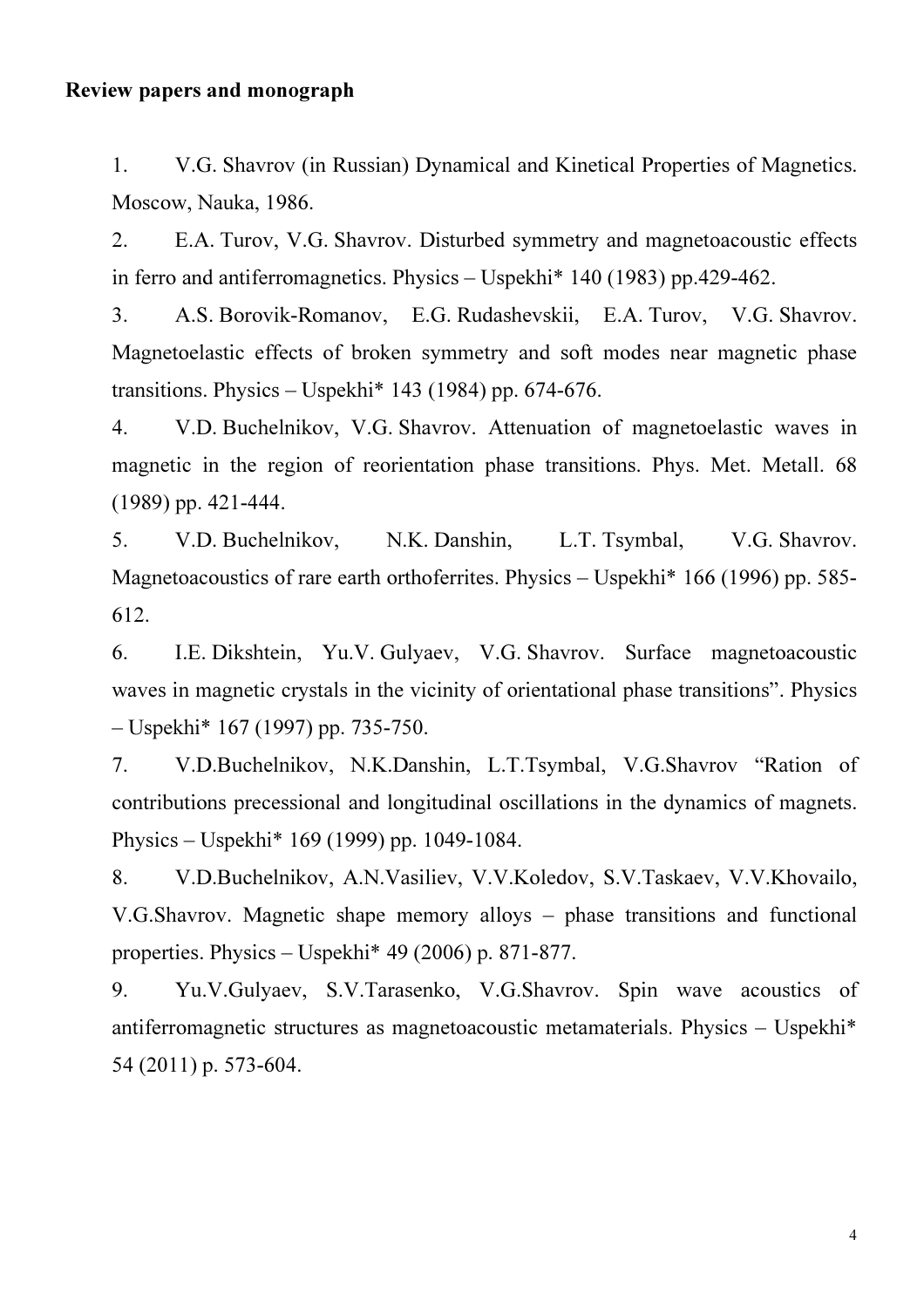# Selected recent publications in reviewed journals

1. K.Akatyeva, V.Afonina, F.Albertini, S. Von Gratovski, A.Irzhak, S.Fabbrici, V.Khovaylo, V. Koledov, E.Krasnoperov, V.Shavrov. Shape memory effect in microsized samples of rapidly quenched ferromagnetic alloy Ni-Mn-Ga. Solid State Phenomena, Vol. 190, pp. 295-298 (2012).

2. J.J.Sunol, L.Escoda, B.Hernando, W.O.Rosa, T.Sanchez, J.D.Santos, V.M.Prida, V.G.Shavrov. Structure of rapidly quenched Ga-free Heusler alloys. Phys. Status Solidi A 208, № 10, 2281-2283 (2011).

3. A.M.Aliev, A.B.Batdalov, I.K.Kamilov, V.V.Koledov, V.G.Shavrov, V.D.Buchelnikov, J.Garcia, V.M.Prida, B.Hernando. Magnetocaloric effect in ribbon samples of Heusler alloys Ni–Mn–M (M=In,Sn). Appl. Phys. Lett. 97, № 212505, p. 1-3 (2010).

4. Kourov, N.I., Pushin, V.G., Korolev, A.V., Koledov, V.V., Shavrov, V.G., Khovaylo, V.V., Knyazev, Yu.V., Popov, A.G. Effect of severe plastic deformation and ultrarapid quenching on the properties of magnetic shape memory alloys near the Ni2MnGa composition. Bulletin of the Russian Academy of Sciences: Physics 73 (7), (2009) pp. 948-951.

5. V.V. Khovaylo, K.P. Skokov, Yu.S. Koshkid'ko, V.V. Koledov, V.G. Shavrov, V.D. Buchelnikov, S.V. Taskaev, H. Miki, T. Takagi, and A.N. Vasiliev "Adiabatic temperature change at first-order magnetic phase transitions:  $Ni<sub>2.19</sub>Mn<sub>0.81</sub>Ga$  as a case study" Phys. Rev. B 78 (2008) p.060403(R).

6. V.Khovaylo, V.Koledov, V.Shavrov, M.Ohtsuka, H.Miki, T.Takagi, V.Novosad. Influence of cobalt on phase transition in Ni50Mn37Sn13. Materials Science and Engineering A 481-482, 322-325 (2008).

7. D.I.Zakharov, A.G.Kirilin, V.V.Koledov, G.A.Lebedev, E.P.Perov, V.G.Pushin, V.V.Khovailo, V.G.Shavrov, A.V.Shelyakov. A composite functional material with shape memory effect exhibiting a giant reversible straining. Functional Materials, 15, № 3, 448-454 (2008).

8. . V.D.Buchelnikov, S.V.Taskaev, M.A.Zagrebin, D.I.Ermakov, V.V.Koledov, V.G.Shavrov, T.Takagi. The phase diagrams of Ni-Mn-Ga alloys in the magnetic field. JMMM 313, 312-316 (2007).

9. I.D. Borisenko, V.V. Koledov, V.V. Khovailo, V.G. Shavrov, "Martensitic and magnetic phase transitions in ternary ferromagnetic alloys  $Ni_xMn_vGa_{4-x-v}$ " J. Magn. Magn. Mater. 300 (2006) e486-e488.

10. V.V. Runov, Yu.P. Chernenkov, M.K. Runova, V.G. Gavrilyuk, N.I. Glavatska, A.G. Gukasov, V.V. Koledov, V.G. Shavrov, V.V. Khovailo "Spin correlations and mesoscopic structure in Ni-Mn-Ga" J. Exp. Theor. Phys. 102 (2006) p. 102.

11. V.V. Khovaylo, V.D. Buchelnikov, R. Kainuma, V.V. Koledov, M. Ohtsuka, V.G. Shavrov, T. Takagi, T. Taskaev, and A.N. Vasiliev "Phase transitions in  $Ni_{2+x}Mn_{1-x}Ga$ with a high Ni excess" Phys. Rev. B 72 (2005) 224408.

12. I.A. Borisenko, R.M. Grechishkin, V.V. Koledov, E.P. Krasnoperov, Y. Li, V.V. Khovailo, V.G. Shavrov, and C. Zhang "Structural, magnetic and thermomechanical properties of Ni-Mn-Fe-Ga Heusler alloys" Physics – Doklady 69(4) (2005) p.570

13. O.M. Korpusov, R.M. Grechishkin, V.V. Koledov, V.V. Khovailo, T. Takagi, and V.G. Shavrov, "Simultaneous magnetooptic observation and thermomagnetic analysis of